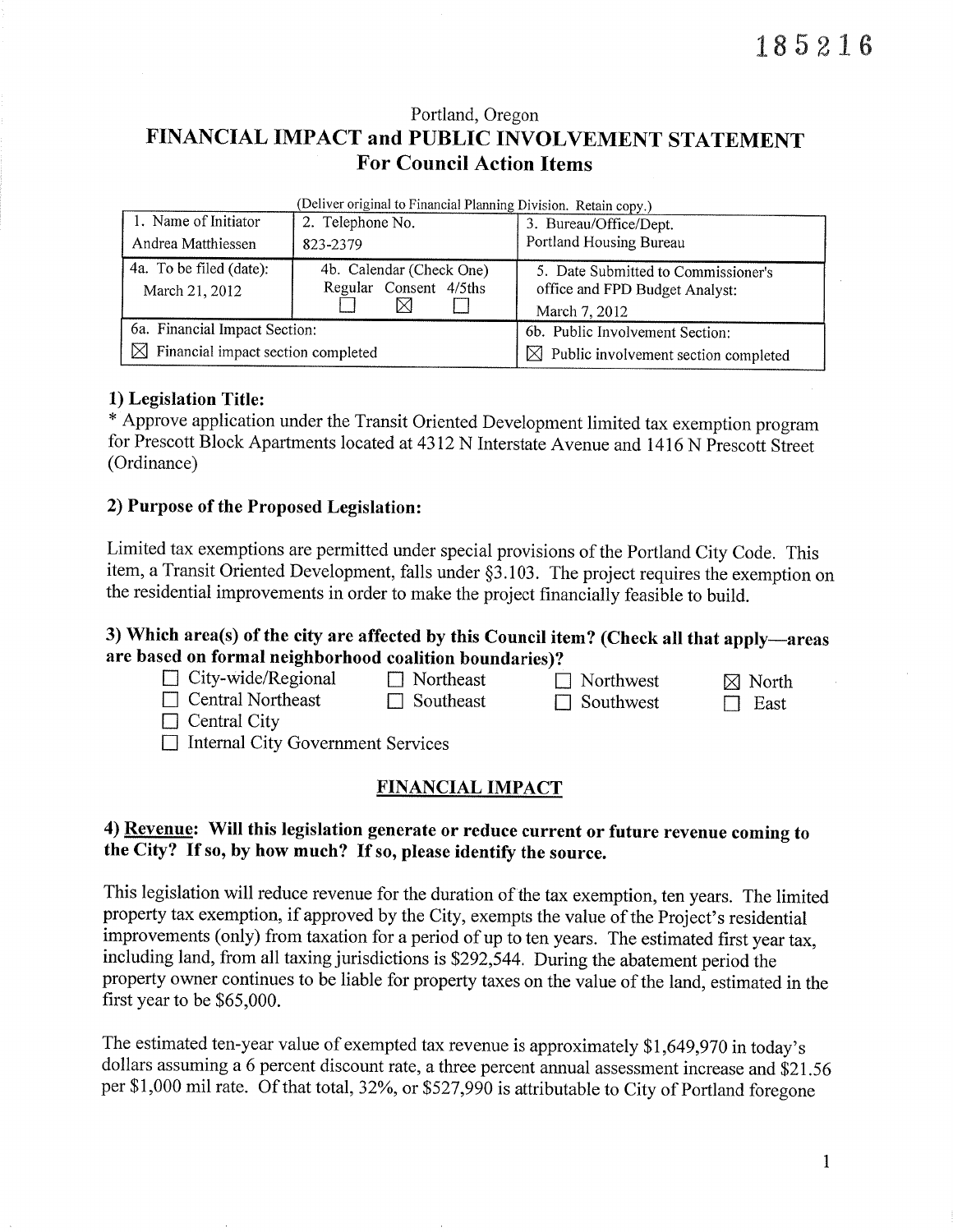revenue. The project will still pay an estimated \$65,000 per year in taxes on the land, escalating at 3% annually after the first year, and the commercial component will generate taxes estimated at \$ 19,000, also escalating annually after the first year.

After the exemption period, the property will return to the tax rolls, contributing future revenue in the form of additional property tax estimated at \$280,000 in year 11.

5) Expense: What are the costs to the City related to this legislation? What is the source of funding for the expense? (Please include costs in the current fiscal year as well as costs in future years. If the action is related to a grant or contract please include the local contribution or match required. If there is a project estimate, please identify the level of confidence.)

Foregone revenue for the duration of the tax exemption is detailed in #4 above.

#### 6) Staffing Requirements:

Will any positions be created, eliminated or re-classified in the current year as a result of this legislation? (If new positions are created please include whether they will be part-time, full-time, limited term, or permanent positions. If the position is limited term please indicate the end of the term.)

No.

Will positions be created or eliminated in *future years* as a result of this legislation?

No.

## (Complete the following section only if an amendment to the budget is proposed.)

7) Change in Appropriations (If the accompanying ordinance amends the budget please reflect the dollar amount to be appropriated by this legislation. Include the appropriate cost elements that are to be loaded by accounting. Indicate "new" in Fund Center column if new center needs to be created. Use additíonal space if needed.)

| <b>Fund</b> | Fund<br>Center | <b>Commitment</b><br><b>Item</b> | <b>Functional</b><br>Area | Funded<br>Program | Grant | <b>Sponsored</b><br>Program | Amount |
|-------------|----------------|----------------------------------|---------------------------|-------------------|-------|-----------------------------|--------|
|             |                |                                  |                           |                   |       |                             |        |
|             |                |                                  |                           |                   |       |                             |        |
|             |                |                                  |                           |                   |       |                             |        |
|             |                |                                  |                           |                   |       |                             |        |